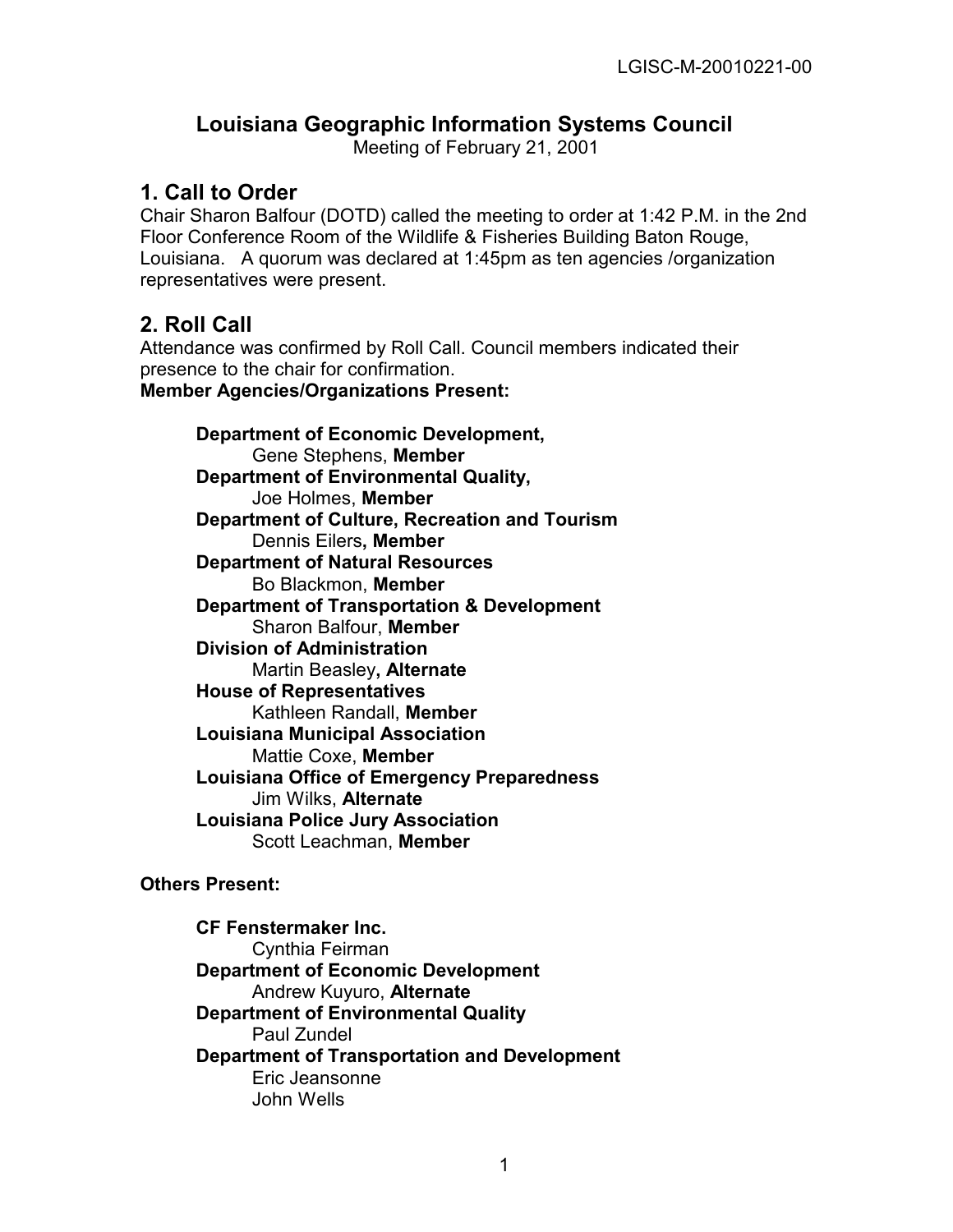**Division of Administration**  Ed Leachman, ODBC Larry Lott, OIS **Environmental Systems Research Institute**  Traci C. Tracey **Gulf Engineers and Consultants (GEC)**  Jerri Daniels James Larry August Rowland Adam Werth **Iberville Parish Assessor**  Don Hart Todd Guerin **Louisiana Geographic Information Center (LAGIC)**  Craig Johnson Josh Kent Dina Sa **Louisiana Oil Spill Coordinator's Office** David Gisclair **Louisiana State University** DeWitt Braud, Geography Roy Dokka, Geology Cliff Mugnier, Civil Engineering Hampton Peele, LGS **National Oceanic and Atmospheric Administration**  Tim Osborn **National Geodetic Survey**  Bob Zurfluh **Planning Systems Inc.** Chris Klahorst **University of Louisiana at Lafayette**  Brent Yantis, RAC **University of New Orleans** Aimee Preau **US Army Corps of Engineers** David McDaniel Jay Ratcliffe **US Geological Survey** Pat O'Neil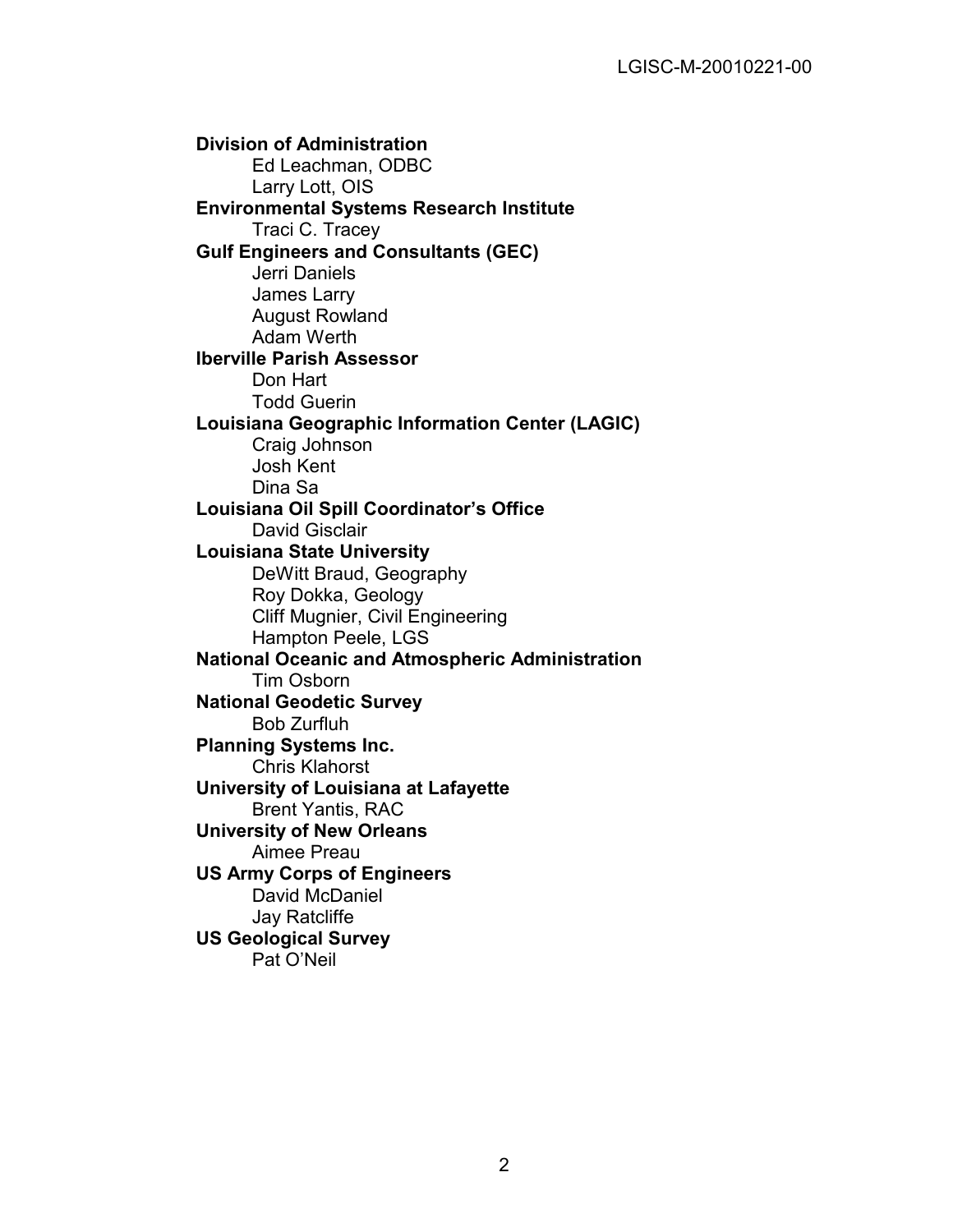# **3. Comments from Louisiana's new Chief Information Officer, James Dubos**

The CIO will establish an Office of Information Technology as an entity within the Division of Administration answering directly to the Commissioner of Administration. Several sections will be established under OIT including E-Services, which will be managed by Ed Leachman. Mr. Leachman will remain as the Liaison between the Louisiana Geographic Information Systems Council and the Division of Administration. The Council should direct its questions through Mr. Leachman.

OIT is directed to establish "Enterprise Policies and Standards" for the executive branch of state government. Standards include desktop computers, networks, telecommunications, application development, security, hardware, software, etc.

Executive Branch Department IT directors will still have to work within their strategic plans, but will be expected to conform to the standards set by OIT. IT directors will still maintain control of their department's purchasing, etc. Present computer systems and applications will not be affected by this immediately, but as new systems/applications come on line they will be expected to follow the standards set by OIT. Funding will continue to come through standard department funding for conforming to OIT standards.

The CIO would like advice from the LGISC on the special needs of the GIS user community, as he has no previous experience with this technology. Then Mr. Dubos fielded questions from the meeting attendees.

These were the questions that were asked of the CIO by the Council and Others:

| Question:   | Bo Blackmon (DNR)<br>How do you define standards?                                                                                     |
|-------------|---------------------------------------------------------------------------------------------------------------------------------------|
| CIO Answer: | There have been no efforts in the past to consolidate<br>budgets; we would like to make sure that money is spent in<br>the right way. |
| Question:   | Bo Blackmon (DNR)<br>We would like for you to participate in our GIS Council<br><b>Strategic Planning Session.</b>                    |
| CIO Answer: | Ed Leachman will be the liaison, anything you tell him will<br>Reach me.                                                              |
| Question:   | Bo Blackmon (DNR)<br>As far as standards, will you go down to the systems level?<br>Hardware/software?                                |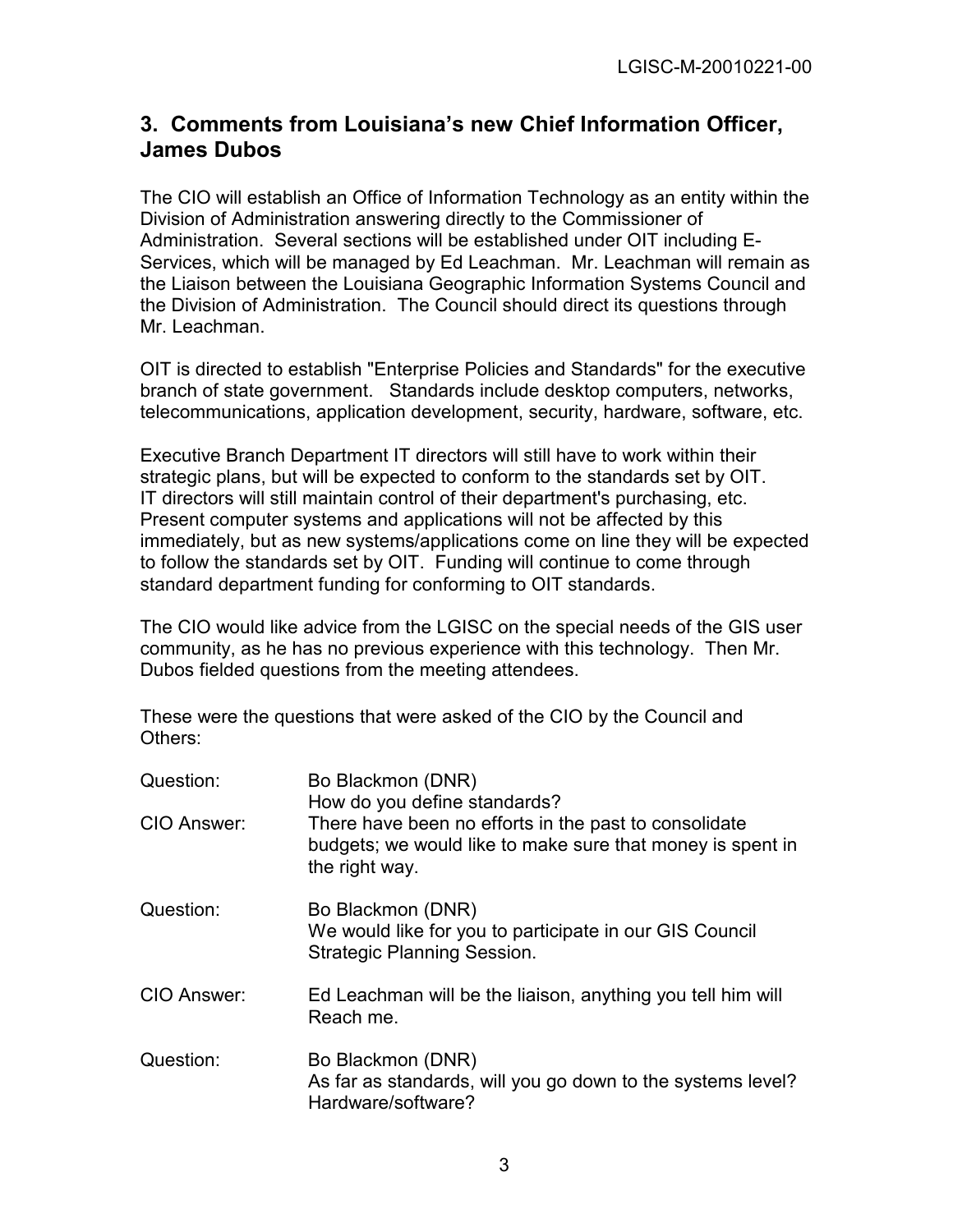| CIO Answer: | I will look at the recommendations of the Council on these<br><b>Issues</b>                                                                                                                        |
|-------------|----------------------------------------------------------------------------------------------------------------------------------------------------------------------------------------------------|
| Question:   | Kathleen Randall (House)<br>How will you interface with higher education?                                                                                                                          |
| CIO Answer: | I haven't spent enough time looking at this issue. There are<br>no policies developed as yet.                                                                                                      |
| Question:   | Mattie Coxe (LMA)<br>How will you extend standards into local government?                                                                                                                          |
| CIO Answer: | The policies and standards will be public, if local<br>governments adopt these standards they will be able to<br>interface more easily. There will be no local government<br>standards set by OIT. |
| Question:   | Sharon Balfour (DOTD)<br>As far as the legislative package, if the GIS Council comes<br>up with suggestions for legislation                                                                        |
| CIO Answer: | We would need these quickly. Now, we will just be dealing<br>with the governance piece. We will be able to define rules<br>within the governance piece after.                                      |
| Question:   | Sharon Balfour (DOTD)<br>The GIS Council has historically not recommended one<br>vendor over another.                                                                                              |
| CIO Answer: | The IT Directors within each Department will make these<br>Decisions. Budgeting for these purchases will be done as a<br>group. This will not affect Program monies not earmarked as<br>IT.        |
| Question:   | Roy Dokka (LSU)<br>The GIS community has special needs faster processors,<br>large data storage                                                                                                    |
| CIO Answer: | We are asking you (the GIS Council) to tell us what you<br>need.                                                                                                                                   |
| Question:   | Sharon Balfour (DOTD)<br>How will the legislation affect existing reporting structures?                                                                                                            |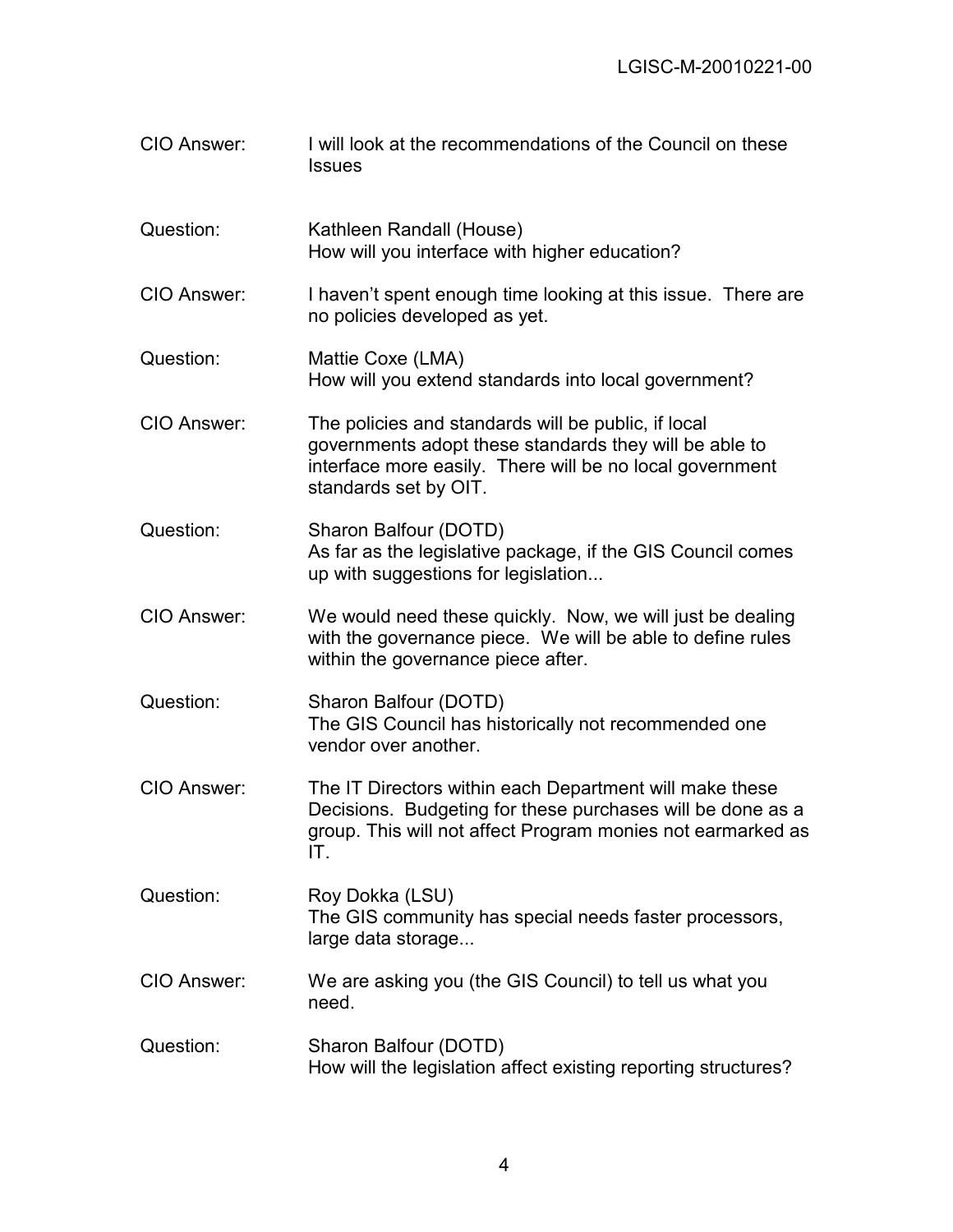| CIO Answer: | Very little will change, the Executive level will work with the<br>Boards and Commissions.                      |
|-------------|-----------------------------------------------------------------------------------------------------------------|
| Question:   | David Gisclair (LOSCO)<br>No one (GIS) tool will do all tasks. How will these standards<br>affect us?           |
| CIO Answer: | We don't want 15 different data types                                                                           |
| Comment:    | David Gisclair (LOSCO)<br>Our concern is data interchange not platforms.                                        |
| Question:   | Mattie Coxe (LMA)<br>On a local level we use different tools, often-mandated<br>software doesn't meet our needs |
| CIO Answer: | I have been tasked with establishing platforms and<br>standards for the state                                   |
| Question:   | Bo Blackmon (DNR)<br>Will we go through you on procurement issues?                                              |
| CIO Answer: | Procurement will go through the IT Directors.                                                                   |

Chair Balfour thanked the CIO for coming to speak to us and answering our questions.

# **4. Approval of the January 2001 Minutes**

The January 2001 minutes were submitted and reviewed by the council. A motion to approve the January 2001 minutes was made by Mr. Joe Holmes (DEQ) and seconded by Mattie Coxe (LMA). The January minutes were approved and will be available on the LSGIC website within a week.

# **5. Chairs Report**

Chairperson Balfour (DOTD) introduced herself and Joe Holmes (DEQ) her new Vice Chair.

Ms Balfour allowed Roy Dokka (LSU) to make a statement regarding the proposed Geodetic Center. Mr. Dokka said the center would be established within a month. The Center has received some early funding to accelerate coastal charting in Louisiana. Mr. Dokka said there would be an announcement about the center at the May ASPRS Conference. Mr. Dokka distributed some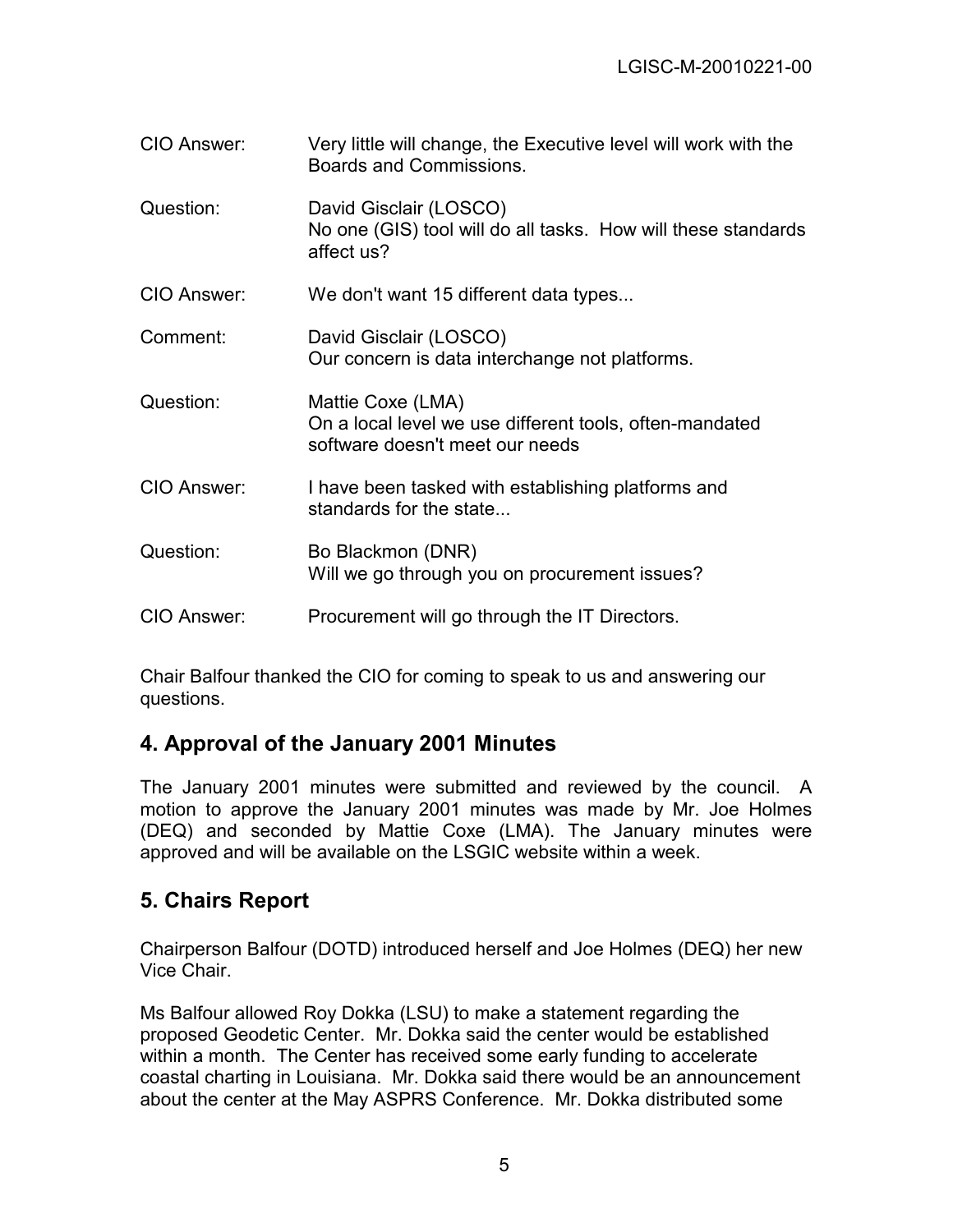literature about the proposed Louisiana Topo-Bathy Demonstration Project.

# **6. LAGIC Report**

LAGIC Director Craig Johnson discussed the Parish GIS Survey results and showed a map that showed the parishes that participated in the survey and the general state of GIS development in Louisiana among Parish governments.

Josh Kent (LAGIC) described his recently completed upgrade of the List server, and described a number of the problems that had to be overcome to have the service run correctly without compromising security.

Dina Sa (LAGIC) described the recent completion of a grant proposal to MMS that she developed. Craig Johnson (LAGIC) briefly described two other grants that LAGIC was pursuing; a FGDC Cap Grant and a Web Mapping Proposal being reviewed by the Corps of Engineers.

LAGIC Director Craig Johnson discussed recently completed outreach projects including the Louisiana Assessors' Conference, the Louisiana Police Jury Association Conference and the Conference of Planning Councils. LAGIC will be setting up a booth at the RS/GIS Workshop and will be presenting a paper at the session on Local Government and GIS Applications.

## **7. Presentation: Tim Osborn, National Oceanic and Atmospheric Administration**

Osborn described the creation of the Louisiana Geodetic Center, one of three Centers in the country, the others being in North Carolina and California. NOAA will be operating under a Memorandum of Understanding (MOU) with 10 universities to identify the geodetic control needs in South Louisiana. And elsewhere. For example, one of their first contacts was with Harris County in Texas. Harris County wanted to monitor subsidence with centimeter accuracy. Mr. Osborn will be meeting with the Louisiana Surveyor community at their May  $16^{th}$  conference.

# **8. Old Business**

#### **Appointment of New Members**

Richard Poche of the Louisiana Planning and Development Council recently sent the GIS Council a letter requesting membership in the Council. The Council will review its bylaws to determine what steps would be necessary to include a nonstate agency.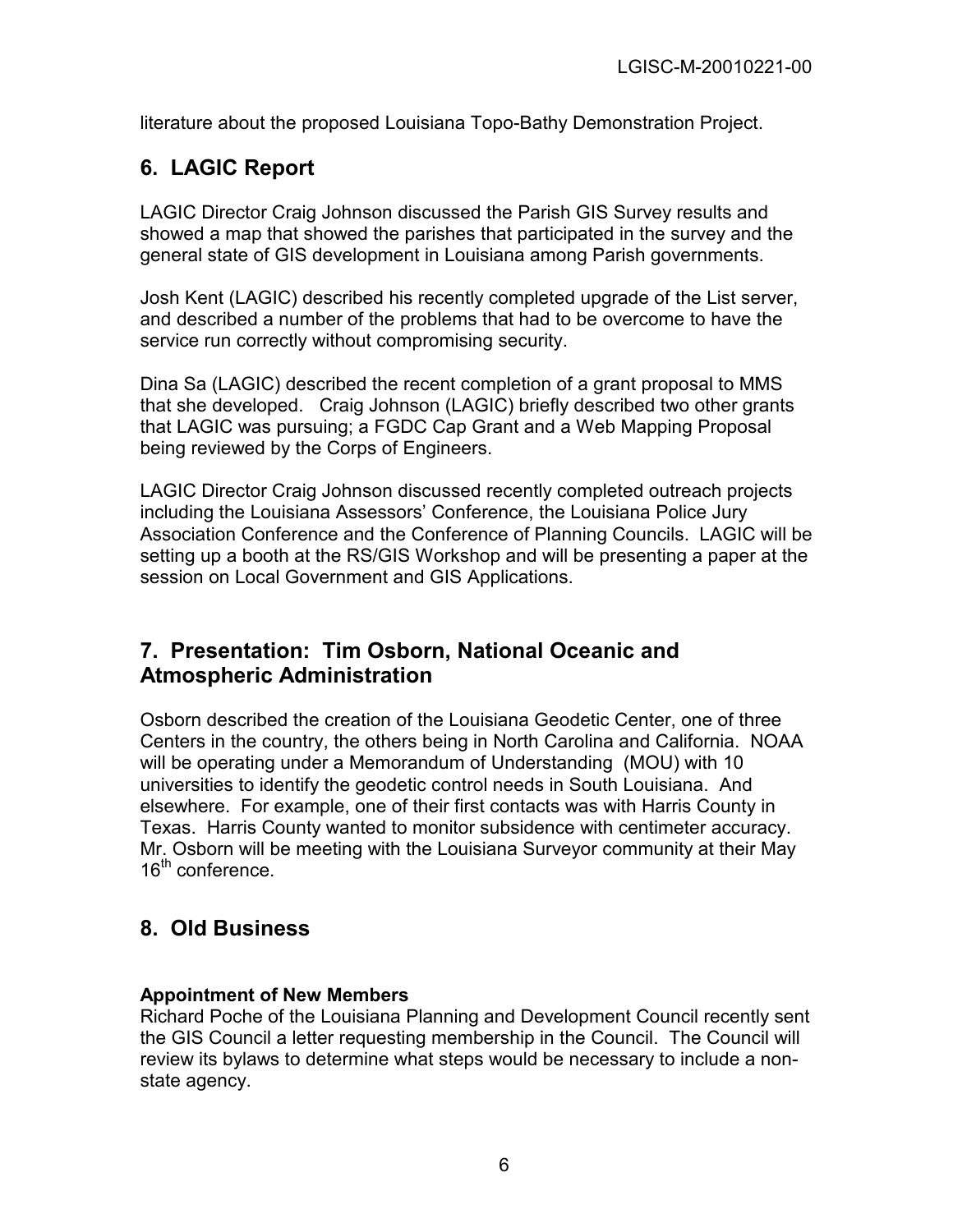# **Formalizing Election Procedures**

Kathleen Randall (House) passed out a handout with proposed changes in Council election procedures. Bo Blackmon (DNR) asked for clarification on the number of members that are needed to vote on a bylaw change. It was decided that we would discuss these issues in more depth at the March Strategic Planning Session, which will occur on March  $21<sup>st</sup>$  at the Wildlife and Fisheries Bldg. 1st Floor Conference Room.

#### **RS/GIS Workshop Update**

Bo Blackmon (DNR) described the latest RS/GIS Workshop preparations. He suggested that members look at the Workshop website rac.louisiana.edu to find paper titles and view the array of sessions, social events and professional meetings. DeWitt Braud recommended that all members that would be able to post a RS/GIS flyer in their shop or lab do so. He has extra posters for anyone who will put them up where others can see them.

## **NASA SE Regional Workshop**

Scott Leachman (LPJA) brought members up to date on the SE Regional Workshop in Memphis that was sponsored by NASA and attended by the following members of the Louisiana GIS community: Sharon Balfour (DOTD), Lynn Dupont (NORPC), Scott Leachman (LPJA), Craig Johnson (LAGIC) and Windell Curole (S. Lafourche Levee District). The three-day workshop was designed to allow NASA a better understanding of the data needs of state and local governments.

## **Federal/State GIS Working Group**

Pat O'Neil (USGS) described the Federal/State GIS Working Group meeting that was held in Lafayette on February 13<sup>th</sup>. The purpose of the meeting, which occurs three or four times a year, is to develop coordination between Federal agencies and state and local governments. This meeting included a tour of the Remote Sensing Applications Center in Abadalla Hall. A workshop on the new USGS Earth Explorer software was held that afternoon.

#### **Database Commission Update**

Ed Leachman (ODBC) described the proposed Governance legislation for creating the Office of Information Technology. He assured the Council that the legislation will not change the structure of the Council or its relationship to LAGIC, but it will change to whom the Council reports to.

## **DOQQ/LIDAR Update**

David Gisclair (LOSCO) gave an update on the status of the Digital Ortho Quarter Quad and the LIDAR efforts. The 1998 DOQQ's for the central area of N. Louisiana are complete and have been made into Mr. Sid files. Tasks 5,6 & 7 have not been procured because the Corps has concerns about funding.